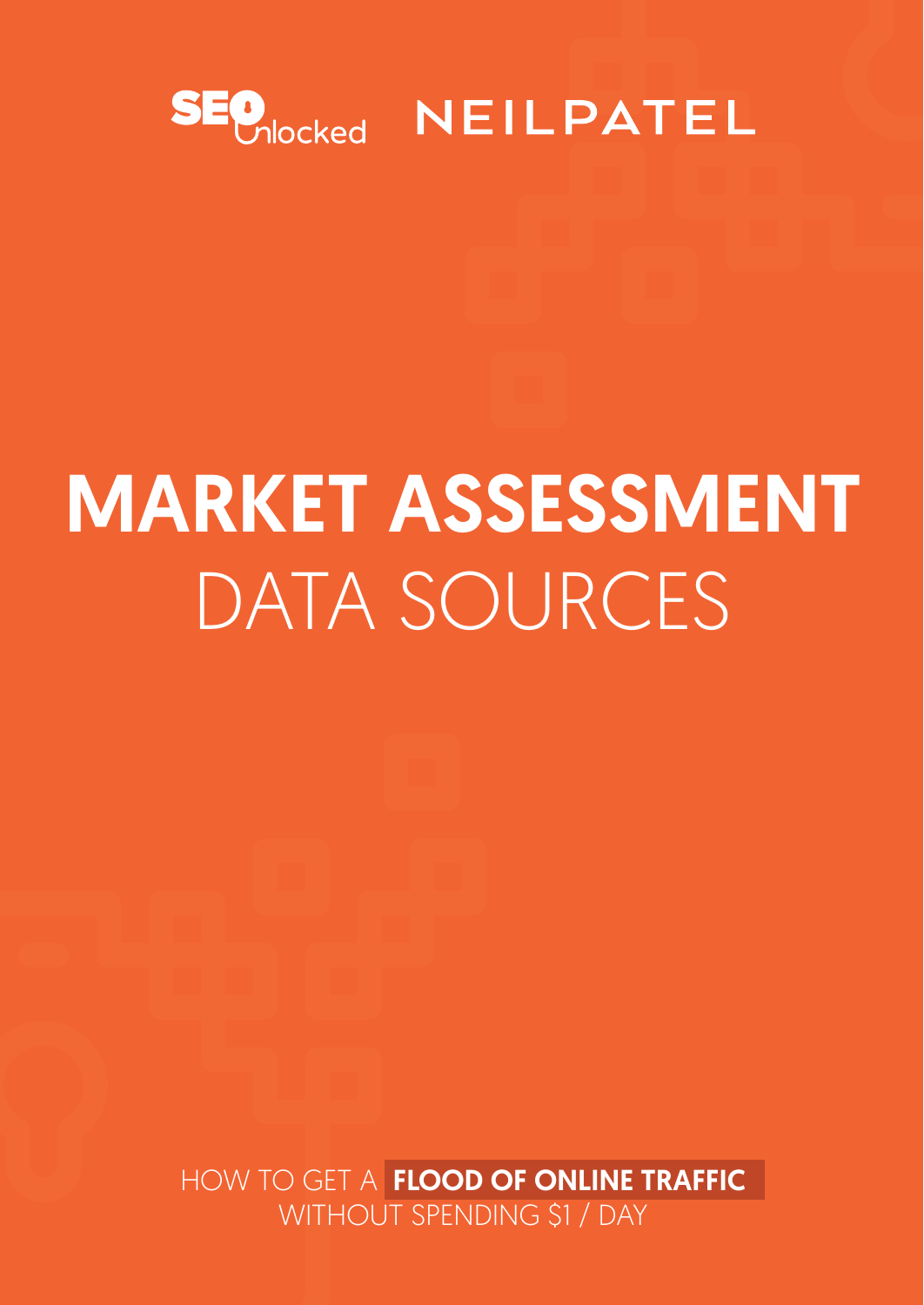



# **MARKET ASSESSMENT DATA SOURCES**

In this document you will find dozens of websites that you can use to do your Market Assessment. They include information that is both specific to companies and more general, covering industries and markets as a whole.

#### **1. CHARTS AND GRAPHS**

*<http://www.marketingcharts.com/>*

#### **2. CHARITABLE / NONPROFIT**

*[http://give.org/](http://give.org/ )  [https://shrm.org](https://shrm.org )* 

#### **3. COMPANY RESEARCH**

*http:/*/*[www.scimagojr.com](http://money.cnn.com/magazines/fortune/fortune500 )* 

*[http://www.sba.gov](http://markets.ft.com/ft/markets/companyResearch.asp )  [http://www.bizstats.com](http://www.infinancials.com  )* 

*[http://data.cnbc.com/quotes](http://data.cnbc.com/quotes )* 

*[http://investing.businessweek.com/research/company/](http://investing.businessweek.com/research/company/overview/overview.asp ) [overview/overview.asp](http://investing.businessweek.com/research/company/overview/overview.asp )  <http://www.cogmap.com> [http://www.ic.gc.ca/eic/site/cd-dgc.nsf/eng/home](http://www.ic.gc.ca/eic/site/cd-dgc.nsf/eng/home  )  [http://www.loc.gov/rr/business/company/directories.html](http://www.loc.gov/rr/business/company/directories.html  )  [http://www.forbes.com/largest-private-companies/](http://www.forbes.com/largest-private-companies/  )  [http://investing.businessweek.com/research/common/](http://investing.businessweek.com/research/common/symbollookup/symbollookup.asp  ) [symbollookup/symbollookup.asp](http://investing.businessweek.com/research/common/symbollookup/symbollookup.asp  )  [http://www.ic.gc.ca/eic/site/cd-dgc.nsf/eng/home](http://www.ic.gc.ca/eic/site/cd-dgc.nsf/eng/home  )  [http://www.forbes.com/lists](http://www.forbes.com/lists  )* 

#### **4. CUSTOMER RESEARCH**

*[http://www.upclos](https://proved.co/  )[eandpersona.com](http://www.upcloseandpersona.com) <https://aytm.com/> [http://www.bls.gov/cex](https://www.pickfu.com/ )  [http://www.bls.gov/opub/uscs](http://www.bls.gov/opub/uscs%20)* 

*<http://www.federalreserve.gov/releases/G19> [http://www.oecd.org/sti/consumer](http://www.oecd.org/sti/consumer )  [http://www.sca.isr.umich.edu](http://www.sca.isr.umich.edu )  [http://www.socialsecurity.gov/policy/docs/chartbooks/](http://www.socialsecurity.gov/policy/docs/chartbooks/expenditures_aged  ) [expenditures\\_aged](http://www.socialsecurity.gov/policy/docs/chartbooks/expenditures_aged  )* 

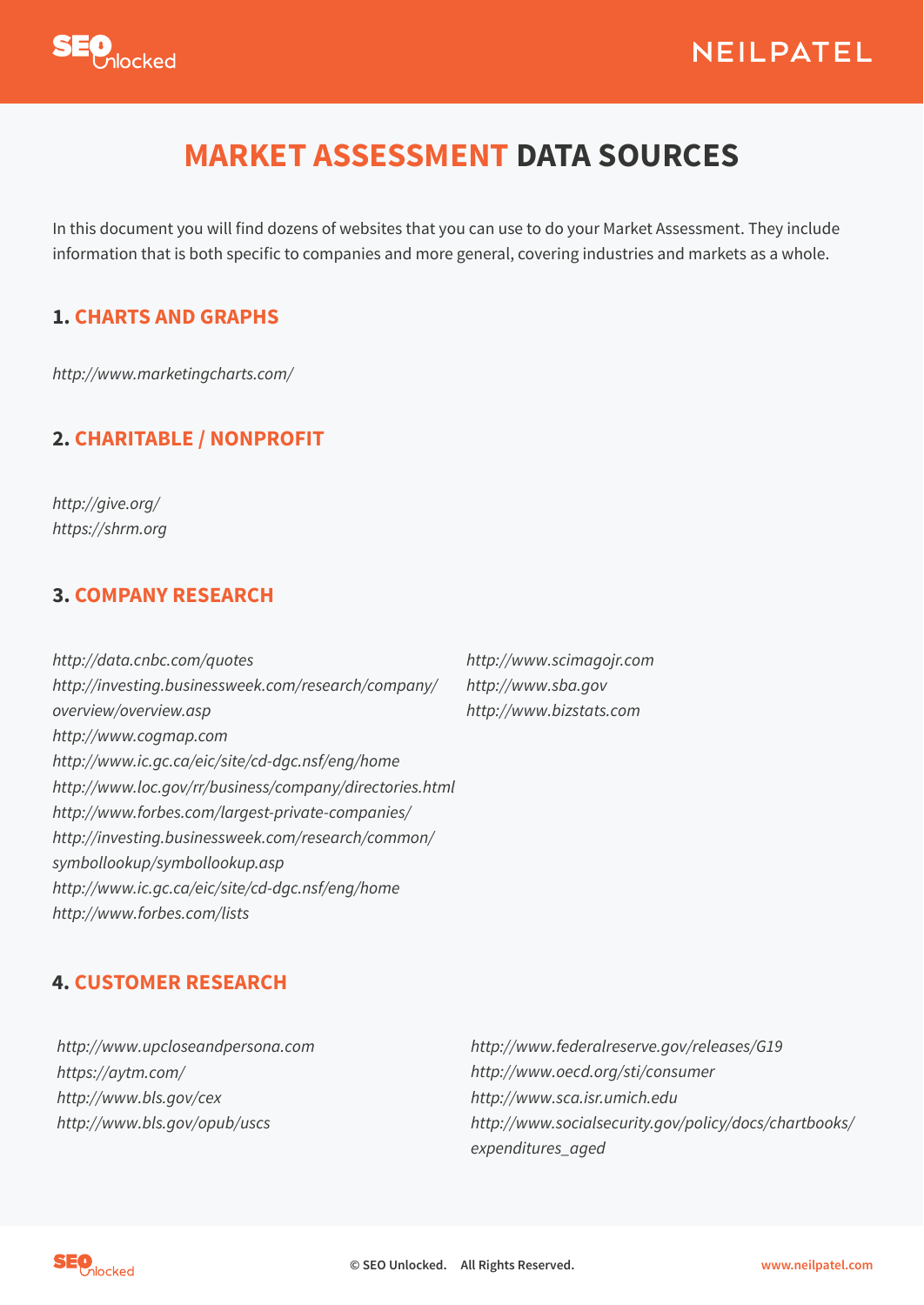

### NEILPATEL

#### **5. CORPORATE REPORTS**

[http://www.shibuimarkets.com](http://www.earnings.com/highlight.asp)  [http://www.corporateinformation.com/](http://www.erieri.com/Proxies10ksAppraisalNorms) *<http://www.erieri.com/Proxies10ksAppraisalNorms>* 

#### **6. [ENTREPRENEURSH](http://ecorner.stanford.edu)IP**

*<http://ecorner.stanford.edu> [http://www.entrepreneurship.org](http://www.entrepreneurship.org/%20)[/](http://www.businessweek.com/smallbiz/index.html 
)*  <http://www.inbia.org/> <https://www.sba.gov/advocacy>

#### **7. FINANCE**

*[http://valuationresources.com/](http://valuationresources.com/%20)* 

<http://www.fsroundtable.org/> <https://www.ssrn.com/en/>

#### **8. FREE SOURCES**

*<http://www.pewresearch.org/>* [https://www.marketingsherpa.com/freestuff](https://www.marketingsherpa.com/freestuff 
)  *<https://www.statista.com> <https://www.research-live.com/> <https://www.plunkettresearch.com> <https://www.economy.com/freelunch/> <https://www.thinkwithgoogle.com/>*

*<http://www.franchising.com/> <http://www.gsb.stanford.edu/>* <http://www.kauffman.org/what-we-do/research> <http://www.uschamber.com/sb/>

*<http://www.eldis.org/>*

*[https://www.federalreserve.gov/](https://www.federalreserve.gov/%20) <http://www.fsroundtable.org/> <https://www.ssrn.com/en/>* 

*<https://trends.google.com/trends/> <https://research.hubspot.com/> <https://www.survata.com/> <http://www.mckinsey.com/> <https://www2.deloitte.com> <http://www.economist.com/topics> <http://market-research.alltop.com/>*

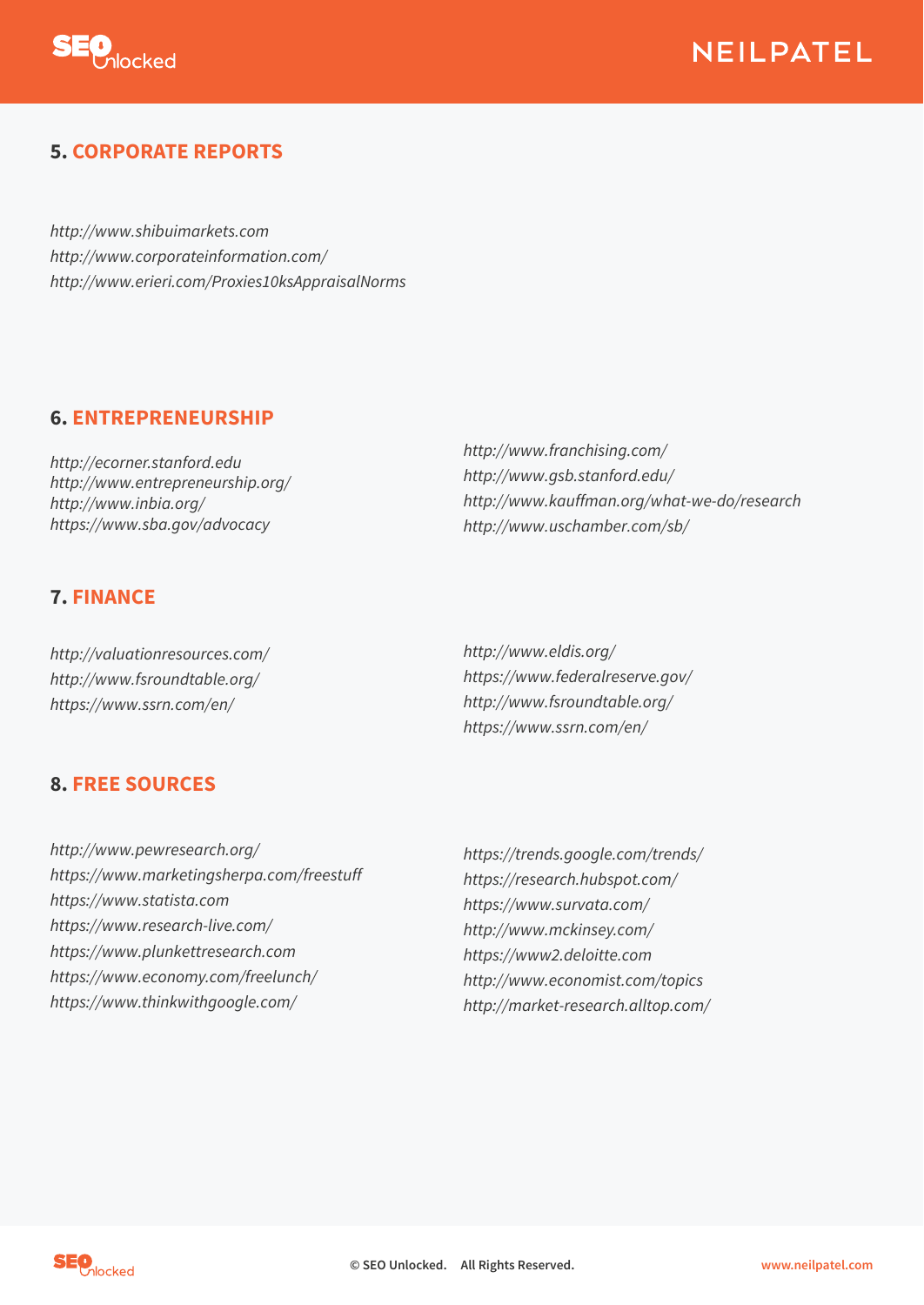

## NEILPATEL

#### **9. GOVERNMENT AND AGENCIES**

*[https://www.dol.gov/](http://www.census.gov/data/data-tools.html)  <http://unctad.org> <https://bea.gov/>* [https://www.newyorkfed.org/research/snapshot/](https://www.newyorkfed.org/research/snapshot/index.html) [index.html](http://unctad.org 
)

*[https://ustr.gov](https://ustr.gov/) <https://www.bls.gov/> <http://www.sba.gov/advocacy> <https://www.wto.org/> [http://www.sba.gov/content/understand-your](http://www.sba.gov/content/understand-your-market-and-economic-conditions)market-and-economic-conditions* 

#### **10. MARKETS**

*<http://www.marketwatch.com/>*

#### **11. MEDIA**

*<http://www.reuters.com> <https://www.forbes.com>*

*<https://www.nytimes.com/> <http://www.bbc.co.uk/> <http://www.foxbusiness.com> <https://www.wsj.com/> <https://www.bloomberg.com/markets>*

#### **12. OTHER LISTS**

*[http://econdata.net/links-by-source/](http://econdata.net/links-by-source/ 
)  [http://econdata.net/subject-links/](http://econdata.net/subject-links/ 
)  [http://slideplayer.com/slide/4395616/](http://slideplayer.com/slide/4395616/ 
)* 

#### **13. PAID SOURCES**

*<http://www.hoovers.com> <https://www.theresearchbuyersguide.com/> <https://www.comscore.com> <https://www.technavio.com> <https://www.ibisworld.com/>*

*<http://news.yahoo.com/> <http://news.google.com/>*

*<https://www.economist.com/> <https://www.inc.com/> <https://www.entrepreneur.com> <https://www.fool.com/> <http://money.cnn.com/>*

*<https://www.marketresearch.com> [https://www.ibisworld.co.uk](https://www.ibisworld.co.uk
) <https://www.mordorintelligence.com/> [https://www.gminsights.com](https://www.gminsights.com 
)  [https://www.reportbuyer.com/](https://www.reportbuyer.com/ 
)*